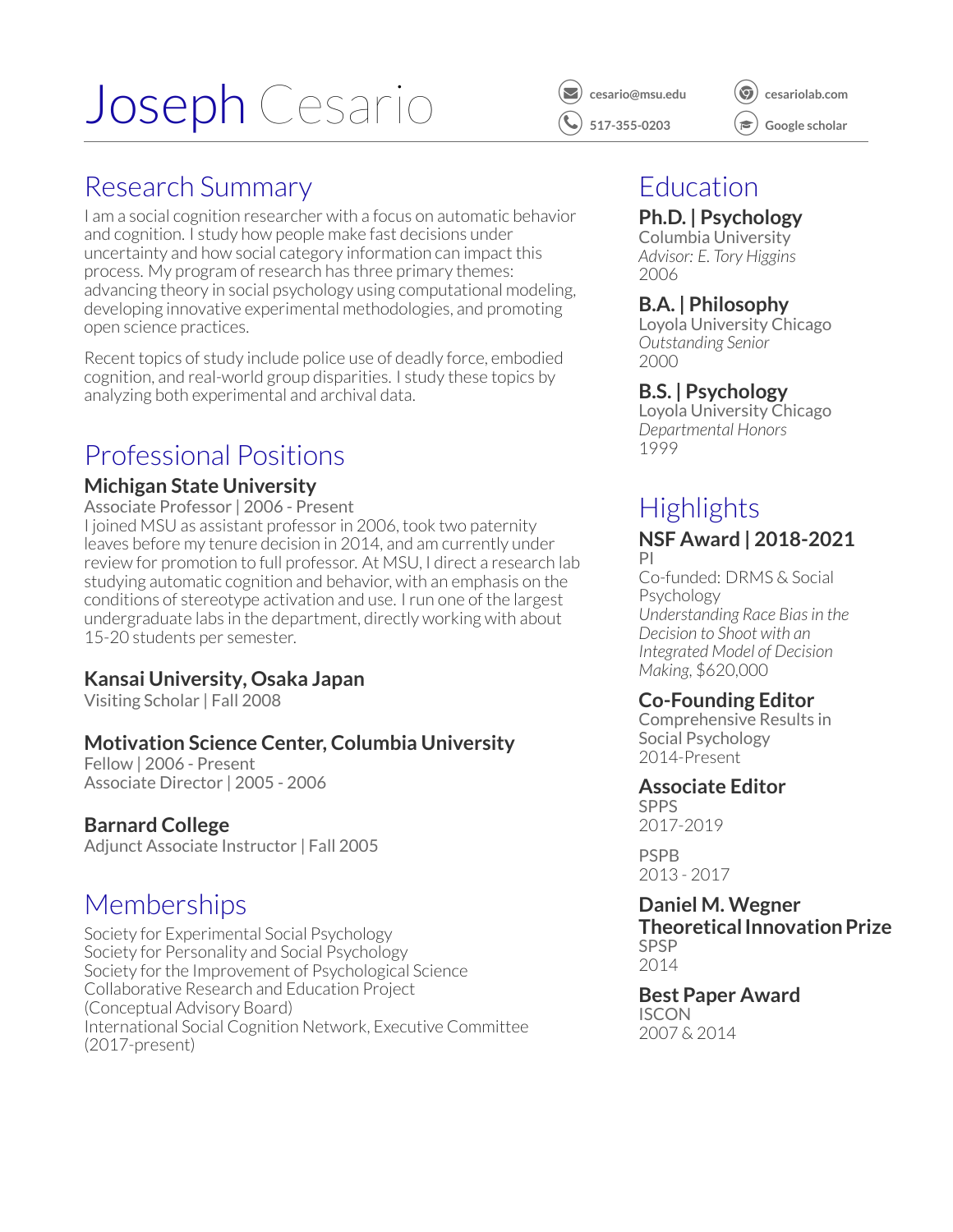### Journal Publications

All data, analysis code, and materials are available at [cesariolab.com](www.cesariolab.com)

Links to the journal page, pdfs, and project OSF pages are provided after each entry.

\* = Co-lead authors. Otherwise first author is lead author.

#### **Five Representative Publications**

- Cesario, J., Johnson, D. J., and Terrill, W. (2019). Is there evidence of racial disparity in police use of deadly force? Analyses of officer-involved fatal shootings in 2015–2016. *Social Psychological and Personality Science*, 10(5):586–595. [\[link\]](https://journals.sagepub.com/doi/full/10.1177/1948550618775108) [\[pdf\]](https://5315b3c7-4fd2-421c-be7a-cbaa4348a7c2.filesusr.com/ugd/b44013_c4617a949c6146ae9125f9e0d44dfc61.pdf)[\[osf\]](https://osf.io/2btyn/)
- Johnson, D. J., Cesario, J., and Pleskac, T. J. (2018). How prior information and police experience impact decisions to shoot. *Journal of Personality and Social Psychology*, 115(4):601–623. [\[link\]](https://psycnet.apa.org/record/2018-45703-001) [\[pdf\]](https://docs.wixstatic.com/ugd/b44013_66b852881e48489fb13e85956d1af923.pdf)[\[osf\]](https://osf.io/9ksf2/)
- Cesario, J. (2014). Priming, replication, and the hardest science. *Perspectives on Psychological Science*, 9(1):40–48. [\[link\]](https://journals.sagepub.com/doi/abs/10.1177/1745691613513470) [\[pdf\]](https://5315b3c7-4fd2-421c-be7a-cbaa4348a7c2.filesusr.com/ugd/b44013_2bda48e5ac8c431695b709ca5d030e1d.pdf)
- Gawronski, B. and Cesario, J. (2013). Of mice and men: What animal research can tell us about context effects on automatic responses in humans. *Personality and Social Psychology Review*, 17(2):187–215. [\[link\]](https://journals.sagepub.com/doi/abs/10.1177/1088868313480096) [\[pdf\]](https://5315b3c7-4fd2-421c-be7a-cbaa4348a7c2.filesusr.com/ugd/b44013_271f0009e07344b28a4548480393283e.pdf)
- Cesario, J. and Higgins, E. T. (2008). Making message recipients "feel right": How nonverbal cues can increase persuasion. *Psychological* **Science**, 19(5):415-420. [\[link\]](https://journals.sagepub.com/doi/abs/10.1111/j.1467-9280.2008.02102.x) [\[pdf\]](https://5315b3c7-4fd2-421c-be7a-cbaa4348a7c2.filesusr.com/ugd/b44013_d86011cf527f43268ab94637eb6d1c78.pdf)

#### **Full Journal Publication List**

- Cesario, J., Johnson, D. J., and Eisthen, H. L. (in press). Your brain is not an onion with a tiny reptile inside. *Current Directionsin Psychological Science.* [\[link\]](https://psyarxiv.com/x83dq/) [\[pdf\]](https://5315b3c7-4fd2-421c-be7a-cbaa4348a7c2.filesusr.com/ugd/b44013_035c76ae42114c619a463691ef4c5d3c.pdf)
- Aczel, B. et al. (2020). A consensus-based transparency checklist. *Nature Human Behaviour*, 4:4–6. [\[link\]](https://www.nature.com/articles/s41562-019-0772-6) [\[pdf\]](https://5315b3c7-4fd2-421c-be7a-cbaa4348a7c2.filesusr.com/ugd/b44013_7af2f4fda0b84d9882a108ff5e6464ef.pdf)
- Johnson, D. J., Tress, T., Burkel, N., Taylor, C., and Cesario, J. (2019). Officer characteristics and racial disparities in fatal officer-involved shootings. *Proceedings of the National Academy of Sciences*, 116(32):15877–15882. [\[link\]](https://www.pnas.org/content/116/32/15877.short) [\[pdf\]](https://5315b3c7-4fd2-421c-be7a-cbaa4348a7c2.filesusr.com/ugd/b44013_38c3acdfb20d440b9db6ccd2060a37d0.pdf)
- Cesario, J., Johnson, D. J., and Terrill, W. (2019). Is there evidence of racial disparity in police use of deadly force? Analyses of officer-involved fatal shootings in 2015–2016. *Social Psychological and Personality Science*, 10(5):586–595. [\[link\]](https://journals.sagepub.com/doi/full/10.1177/1948550618775108) [\[pdf\]](https://5315b3c7-4fd2-421c-be7a-cbaa4348a7c2.filesusr.com/ugd/b44013_c4617a949c6146ae9125f9e0d44dfc61.pdf)[\[osf\]](https://osf.io/2btyn/)
- Cesario, J. and Johnson, D. J. (2018). Power poseur: Bodily expansiveness does not matterin dyadic interactions. *Social Psychological and Personality Science*, 9(7):781–789. [\[link\]](https://journals.sagepub.com/doi/full/10.1177/1948550617725153) [\[pdf\]](https://5315b3c7-4fd2-421c-be7a-cbaa4348a7c2.filesusr.com/ugd/b44013_16d45a41ae8d4d72a7a4fb9f86728892.pdf)
- Johnson, D. J., Cesario, J., and Pleskac, T. J. (2018). How prior information and police experience impact decisions to shoot. *Journal of Personality and Social Psychology*, 115(4):601–623. [\[link\]](https://psycnet.apa.org/record/2018-45703-001) [\[pdf\]](https://docs.wixstatic.com/ugd/b44013_66b852881e48489fb13e85956d1af923.pdf)[\[osf\]](https://osf.io/9ksf2/)
- Pleskac, T. J., Cesario, J., and Johnson, D. J. (2018). How race affects evidence accumulation during the decision to shoot. *Psychonomic Bulletin & Review*, 25:1301–1330. [\[link\]](https://link.springer.com/article/10.3758/s13423-017-1369-6) [\[pdf\]](https://docs.wixstatic.com/ugd/b44013_cf0456b95cb641df9fdec341afe339af.pdf)[\[osf\]](https://osf.io/9qku5/)

### Under Review

- Target article: What can experimental studies of bias tell us about real-world group disparities?
- \*Pleskac, T. J., \*Johnson, D. J., \*Cesario, J., Terrill, W., and Gagnon, G. Modeling police officers' deadly force decisions in an immersive shooting simulator.
- \*Todd, A. R., Johnson, D. J., Lassetter, B., Simpson, A. J., Neel, R., and \*Cesario, J. Category salience and racial bias in weapon identification: A diffusion modeling approach.
- Uhlmann, E. L. et al. (under review). Replication ring examining the robustness of priming effects on judgments and behaviors.

## External Funding

#### **NSF Award | 2018-2021**

PI, Co-PI Liu & Consultant Pleskac Co-funded: DRMS & Social Psychology *Understanding Race Biasin the Decision to Shoot with an Integrated Model of Decision Making* \$620,000

#### **NSF Award | 2012-2015** PI

Funded: Social Psychology *Automatic responses assituated computational processes* \$339,954

### Additional Funding

#### **MSU: Creating Inclusive Excellence Grant | 2019** co-PI (with PI

Gonzalez-Juenke) *The Minority Politics Lab*, \$8,000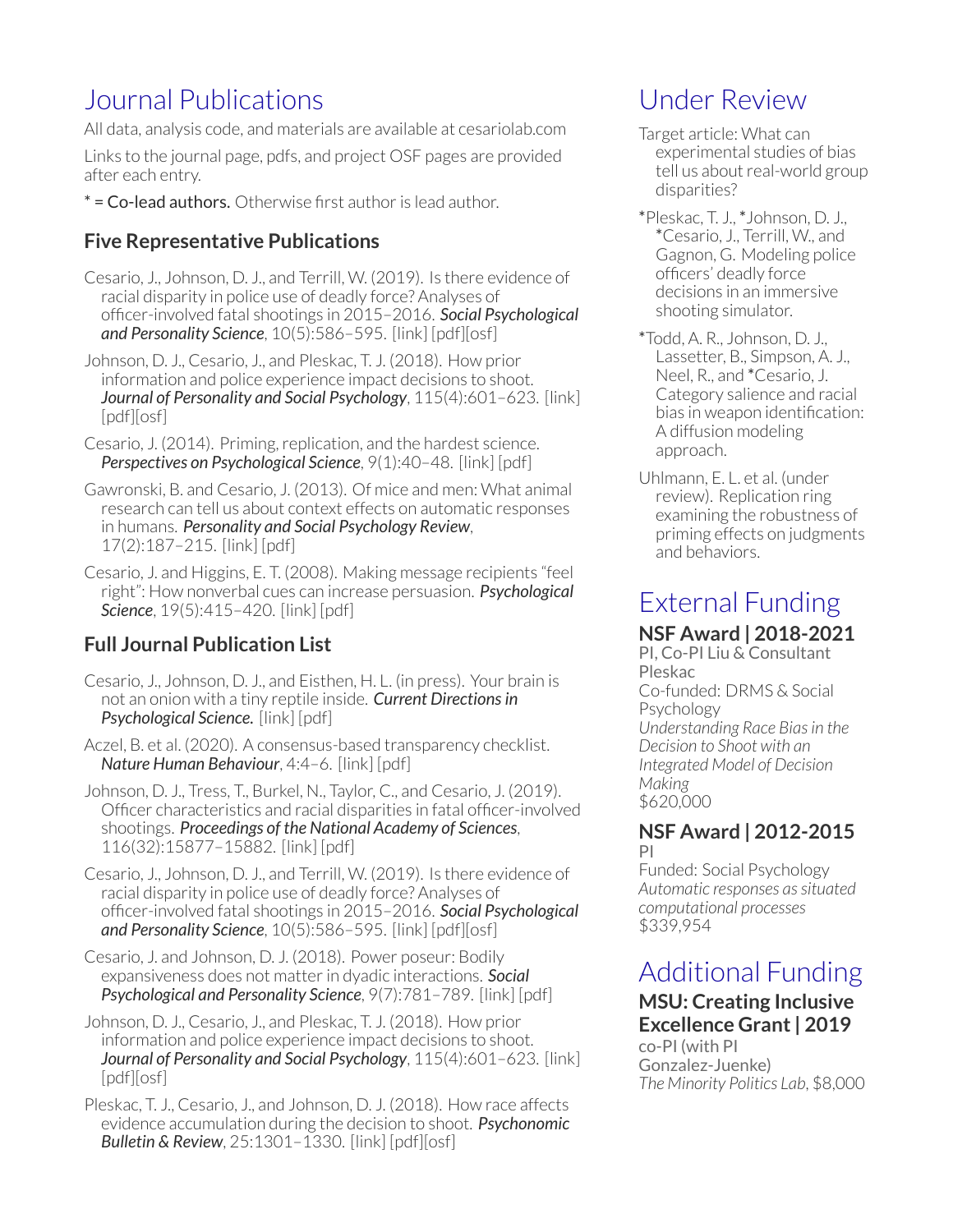O'donnell, M. et al. (2018). Registered replication report: Dijksterhuis and van Knippenberg (1998). *Perspectives on Psychological Science*, 13(2):268–294. [\[link\]](https://journals.sagepub.com/doi/full/10.1177/1745691618755704) [\[pdf\]](https://journals.sagepub.com/doi/pdf/10.1177/1745691618755704)

Keller, V. N., Harder, J. A., and Cesario, J. (2018). Is splintering dual-process theories a good strategy for theory development? *Psychological Inquiry*, 29:20–21. [\[link\]](https://www.tandfonline.com/doi/full/10.1080/1047840X.2018.1435632) [\[pdf\]](https://www.researchgate.net/profile/Joseph_Cesario/publication/323938070_Is_Splintering_Dual-Process_Theories_a_Good_Strategy_for_Theory_Development/links/5b93be744585153a53087ff6/Is-Splintering-Dual-Process-Theories-a-Good-Strategy-for-Theory-Development.pdf)

Johnson, D. J., Hopwood, C. J., Cesario, J., and Pleskac, T. J. (2017). Advancing research on cognitive processes in social and personality psychology: A hierarchical drift diffusion model primer. *Social Psychological and Personality Science*, 8(4):413–423. [\[link\]](https://journals.sagepub.com/doi/abs/10.1177/1948550617703174) [\[pdf\]](https://journals.sagepub.com/doi/pdf/10.1177/1948550617703174)[\[osf\]](https://osf.io/btw5c/)

Gronau, Q. F., Van Erp, S., Heck, D. W., Cesario, J., Jonas, K. J., and Wagenmakers, E.-J. (2017). A Bayesian model-averaged meta-analysis of the power pose effect with informed and default priors: The case of felt power. *Comprehensive Resultsin Social Psychology*, 2(1):123–138. [\[link\]](https://www.tandfonline.com/doi/abs/10.1080/23743603.2017.1326760) [\[pdf\]](https://docs.wixstatic.com/ugd/b44013_996c349c4673450483be2003696a9f5e.pdf) [\[osf\]](https://osf.io/s87rz/)

Cesario, J., Jonas, K. J., and Carney, D. R. (2017). CRSP special issue on power poses: What was the point and what did we learn? *Comprehensive Resultsin Social Psychology*, 2:1–5. [\[link\]](https://www.tandfonline.com/doi/full/10.1080/23743603.2017.1309876) [\[pdf\]](https://docs.wixstatic.com/ugd/b44013_33dafa55053a465881d35a1d13e9040e.pdf)

Jonas, K. J., Cesario, J., Alger, M., Bailey, A. H., Bombari, D., Carney, D., Dovidio, J. F., Duffy, S., Harder, J. A., van Huistee, D., et al. (2017). Power poses-where do we stand? Comprehensive Results in Social *Psychology*, 2(1):139–141. [\[link\]](https://www.tandfonline.com/doi/full/10.1080/23743603.2017.1342447) [\[pdf\]](https://docs.wixstatic.com/ugd/b44013_feb947e5670740c69243d2c71c011424.pdf)

Keller, V. N. and Cesario, J. (2016). Improving the perceptual model of intergroup relations with an evolutionary framework. *Psychological Inquiry*, 27(4):324–326. [\[link\]](https://www.tandfonline.com/doi/full/10.1080/1047840X.2016.1215214) [\[pdf\]](https://www.tandfonline.com/doi/pdf/10.1080/1047840X.2016.1215214?needAccess=true)

\*Jonas, K. J. and \*Cesario, J. (2016). How can preregistration contribute to research in our field? *Comprehensive Resultsin Social Psychology*, 1:1–7. [\[link\]](https://www.tandfonline.com/doi/abs/10.1080/23743603.2015.1070611) [\[pdf\]](https://docs.wixstatic.com/ugd/b44013_96b6e25340a049709011ba918b848f8b.pdf)

McDonald, M. M., Donnellan, M. B., Cesario, J., and Navarrete, C. D. (2015). Mate choice preferences in an intergroup context: Evidence for a sexual coercion threat-management system among women. *Evolution and Human Behavior*, 36(6):438–445. [\[link\]](https://www.sciencedirect.com/science/article/pii/S1090513815000410) [\[pdf\]](https://docs.wixstatic.com/ugd/b44013_e563aec7836a47f88450886aa71288ce.pdf)

Donnellan, M. B., Lucas, R. E., and Cesario, J. (2015b). Warm water and loneliness redux: Rejoinder to Shalev and Bargh (2014) Study 1. *Emotion*, 15(1):124–127. [\[link\]](https://psycnet.apa.org/journals/emo/15/1/124.html?uid=2015-05076-006) [\[pdf\]](https://docs.wixstatic.com/ugd/b44013_456a7737681245088568fb901da64a3a.pdf)

Donnellan, M. B., Lucas, R. E., and Cesario, J. (2015a). On the association between loneliness and bathing habits: Nine replications of Bargh and Shalev (2012) Study 1. *Emotion*, 15(1):109–119. [\[link\]](https://psycnet.apa.org/journals/emo/15/1/109.html?uid=2014-16726-001) [\[pdf\]](https://docs.wixstatic.com/ugd/b44013_f21d1e0277b24dedbe5cebfd903cf014.pdf)

Cesario, J. and Jonas, K. J. (2014a). Replicability and models of priming: What a resource computation framework can tell us about expectations ofreplicability. *Social Cognition*, 32:124–136. [\[link\]](https://guilfordjournals.com/doi/abs/10.1521/soco.2014.32.supp.124) [\[pdf\]](https://guilfordjournals.com/doi/pdfplus/10.1521/soco.2014.32.supp.124)

Cesario, J. (2014). Priming, replication, and the hardest science. *Perspectives on Psychological Science*, 9(1):40–48. [\[link\]](https://journals.sagepub.com/doi/abs/10.1177/1745691613513470) [\[pdf\]](https://5315b3c7-4fd2-421c-be7a-cbaa4348a7c2.filesusr.com/ugd/b44013_2bda48e5ac8c431695b709ca5d030e1d.pdf)

Cesario, J. and Navarrete, C. D. (2014). Perceptual bias in threat distance: The critical roles of in-group support and target evaluations in defensive threatregulation. *Social Psychological and Personality Science*, 5(1):12–17. [\[link\]](https://journals.sagepub.com/doi/abs/10.1177/1948550613485605) [\[pdf\]](https://journals.sagepub.com/doi/pdf/10.1177/1948550613485605)

#### **Kokoro Research Center, Kyoto University | 2018**

PI, Collaborative Grant with Ueda and Yoshikawa *Cognitive Modeling of Intergroup Bias*, JPY300,500 self-declined due to time constraints

#### **The Leibniz Institute for Psychology Information (ZPID) | 2017**

co-PI (with PI Jonas) *Free Preregistered Study Project, Comprehensive Resultsin Social Psychology*, 40,000€

#### **MSU: IntramuralResearch Grant | 2007-2009** PI

*How different types of framingsin health messages can impact effectiveness: A regulatory focus framework*, \$38,300

### Book Chapters

- Cesario, J. (forthcoming). What do we know aboutracial bias in the decision to shoot? *The Oxford Handbook of Social Cognition*. Oxford University Press, 2nd edition
- \*Keller, V. N. and \*Cesario, J. (forthcoming). Replicability and reproducibility in psychological research. *Psychology Research Handbook*. Sage, 3rd edition

### Other Publications

\*Johnson, D. J. and \*Cesario, J. (2020). Reply to Knox and Mummolo and Schimmack and Carlsson: Controlling for crime and population rates. *Proceedings of the National Academy of Sciences*, 117(3):1264–1265. [\[link\]](https://www.pnas.org/content/117/3/1264)

[\[pdf\]](https://5315b3c7-4fd2-421c-be7a-cbaa4348a7c2.filesusr.com/ugd/b44013_86da0e9a4ece4449b1b06166f2723223.pdf) Johnson, D. J. and Cesario, J. (2019). Our database of police officers who shoot citizens reveals who shot citizens. *The [Conversation](https://theconversation.com/our-database-of-police-officers-who-shoot-citizens-reveals-whos-most-likely-to-shoot-119623)*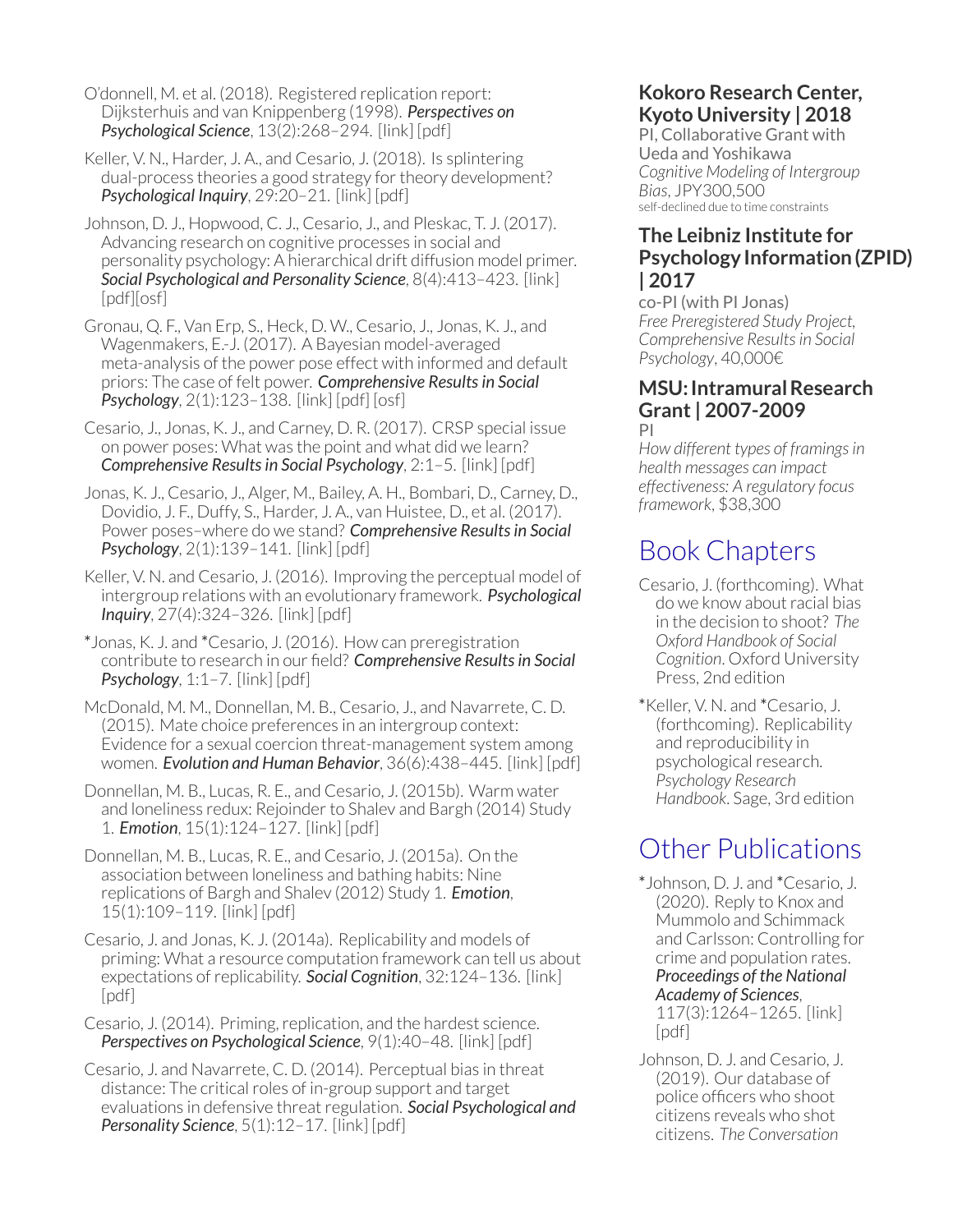- Gawronski, B. and Cesario, J. (2013). Of mice and men: What animal research can tell us about context effects on automatic responses in humans. *Personality and Social Psychology Review*, 17(2):187–215. [\[link\]](https://journals.sagepub.com/doi/abs/10.1177/1088868313480096) [\[pdf\]](https://5315b3c7-4fd2-421c-be7a-cbaa4348a7c2.filesusr.com/ugd/b44013_271f0009e07344b28a4548480393283e.pdf)
- Cesario, J. and McDonald, M. M. (2013). Bodies in context: Power poses as a computation of action possibility. *Social Cognition*, 31(2):260–274. [\[link\]](https://guilfordjournals.com/doi/abs/10.1521/soco.2013.31.2.260) [\[pdf\]](https://guilfordjournals.com/doi/pdfplus/10.1521/soco.2013.31.2.260)
- Cesario, J., Corker, K. S., and Jelinek, S. (2013). A self-regulatory framework for message framing. *Journal of Experimental Social Psychology*, 49(2):238–249. [\[link\]](https://www.sciencedirect.com/science/article/pii/S0022103112002193) [\[pdf\]](https://docs.wixstatic.com/ugd/b44013_392d4f9e3b63478d885ec09fa8c5c68a.pdf)
- \*Jonas, K. J. and \*Cesario, J. (2013). Introduction to the special issue: Situated social cognition. *Social Cognition*, 31(2):119–124. [\[link\]](https://guilfordjournals.com/doi/pdf/10.1521/soco.2013.31.2.119) [\[pdf\]](https://guilfordjournals.com/doi/pdf/10.1521/soco.2013.31.2.119)
- Hagiwara, N., Kashy, D. A., and Cesario, J. (2012). The independent effects of skin tone and facial features on whites' affective reactions to blacks. *Journal of Experimental Social Psychology*, 48(4):892–898. [\[link\]](https://www.sciencedirect.com/science/article/pii/S0022103112000133) [\[pdf\]](https://docs.wixstatic.com/ugd/b44013_87f20c9f559d41c7924bf006e662f5d4.pdf)
- McAuley, J. D., Henry, M. J., Wedd, A., Pleskac, T. J., and Cesario, J. (2012). Effects of musicality and motivational orientation on auditory category learning: A test of a regulatory-fit hypothesis. *Memory & Cognition*, 40(2):231–251. [\[link\]](https://link.springer.com/article/10.3758/s13421-011-0146-4) [\[pdf\]](https://docs.wixstatic.com/ugd/b44013_6e6b6eb7346b4e979bac1724fd9a5228.pdf)
- Cesario, J., Plaks, J. E., Hagiwara, N., Navarrete, C. D., and Higgins, E. T. (2010). The ecology of automaticity: How situational contingencies shape action semantics and social behavior. *Psychological Science*, 21(9):1311–1317. [\[link\]](https://journals.sagepub.com/doi/abs/10.1177/0956797610378685) [\[pdf\]](https://journals.sagepub.com/doi/pdf/10.1177/0956797610378685)
- Higgins, E. T., Cesario, J., Hagiwara, N., Spiegel, S., and Pittman, T. (2010). Increasing or decreasing interest in activities: The role of regulatory fit. *Journal of Personality and Social Psychology*, 98(4):559. [\[link\]](https://psycnet.apa.org/doiLanding?doi=10.1037/a0018833) [\[pdf\]](https://docs.wixstatic.com/ugd/b44013_7aa5cdf801434a10af50fe8228921049.pdf)
- Navarrete, C. D., McDonald, M. M., Mott, M. L., Cesario, J., and Sapolsky, R. (2010). Fertility and race perception predict voter preference for Barack Obama. *Evolution and Human Behavior*, 31(6):394–399. [\[link\]](https://www.sciencedirect.com/science/article/pii/S1090513810000498) [\[pdf\]](https://docs.wixstatic.com/ugd/b44013_70ed349bfa5d4a10bf21e02362c396b2.pdf)
- \*Koenig, A. M., \*Cesario, J., \*Molden, D. C., Kosloff, S., and Higgins, E. T. (2009). Incidental experiences ofregulatory fit and the processing of persuasive appeals. *Personality and Social Psychology Bulletin*, 35(10):1342–1355. [\[link\]](https://journals.sagepub.com/doi/abs/10.1177/0146167209339076) [\[pdf\]](https://journals.sagepub.com/doi/pdf/10.1177/0146167209339076)
- Cesario, J. and Higgins, E. T. (2008). Making message recipients "feel right": How nonverbal cues can increase persuasion. *Psychological* **Science**, 19(5):415–420. [\[link\]](https://journals.sagepub.com/doi/abs/10.1111/j.1467-9280.2008.02102.x) [\[pdf\]](https://5315b3c7-4fd2-421c-be7a-cbaa4348a7c2.filesusr.com/ugd/b44013_d86011cf527f43268ab94637eb6d1c78.pdf)
- Cesario, J., Higgins, E. T., and Scholer, A. A. (2008). Regulatory fit and persuasion: Basic principles and remaining questions. *Social and Personality Psychology Compass*, 2(1):444–463. [\[link\]](https://onlinelibrary.wiley.com/doi/abs/10.1111/j.1751-9004.2007.00055.x) [\[pdf\]](https://5315b3c7-4fd2-421c-be7a-cbaa4348a7c2.filesusr.com/ugd/b44013_57b79189dc5a4d6f8ccc29085d90750c.pdf)
- Cesario, J., Plaks, J. E., and Higgins, E. T. (2006). Automatic social behavior as motivated preparation to interact. *Journal of Personality and Social Psychology*, 90(6):893. [\[link\]](https://psycnet.apa.org/record/2006-07860-002) [\[pdf\]](https://docs.wixstatic.com/ugd/b44013_44d8d9c0a0e5445c9d9dfbbcb470353d.pdf)
- Cesario, J., Grant, H., and Higgins, E. T. (2004). Regulatory fit and persuasion: Transferfrom" feeling right". *Journal of Personality and Social Psychology*, 86(3):388. [\[link\]](https://psycnet.apa.org/record/2004-11359-002) [\[pdf\]](https://docs.wixstatic.com/ugd/b44013_5c073872c97d48a0977f0b615595066c.pdf)
- Cesario, J. (2018). A new look atracial disparities in police use of deadly force. *[The](https://theconversation.com/a-new-look-at-racial-disparities-in-police-use-of-deadly-force-98681) [Conversation](https://theconversation.com/a-new-look-at-racial-disparities-in-police-use-of-deadly-force-98681)*
- Wagenmakers, E.-J. et al. (2017). Suggestions to advance your mission: An open letter to Dr. Shinobu Kitayama, Editor of JPSP: ASC. *psyarxiv.com/39ugj*. [\[link\]](https://psyarxiv.com/39ugj/) [\[pdf\]](https://osf.io/preprints/psyarxiv/39ugj/download)[\[osf\]](https://osf.io/64a75/)
- Kvam, P., Cesario, J., Schossau, J., Eisthen, H., and Hintze, A. (2015). Computational evolution of decision-making strategies. *Proceedings of the 37th Annual Conference of the Cognitive Science Society* (pp. 1225-1230)
- Cesario, J. and Jonas, K. J. (2014b). Replicability and models of priming: What a resource computation framework can tell us about expectations of replicability. In Molden, D., editor, *Understanding priming effects in social psychology* (pp. 129-141). New York: Guilford Press.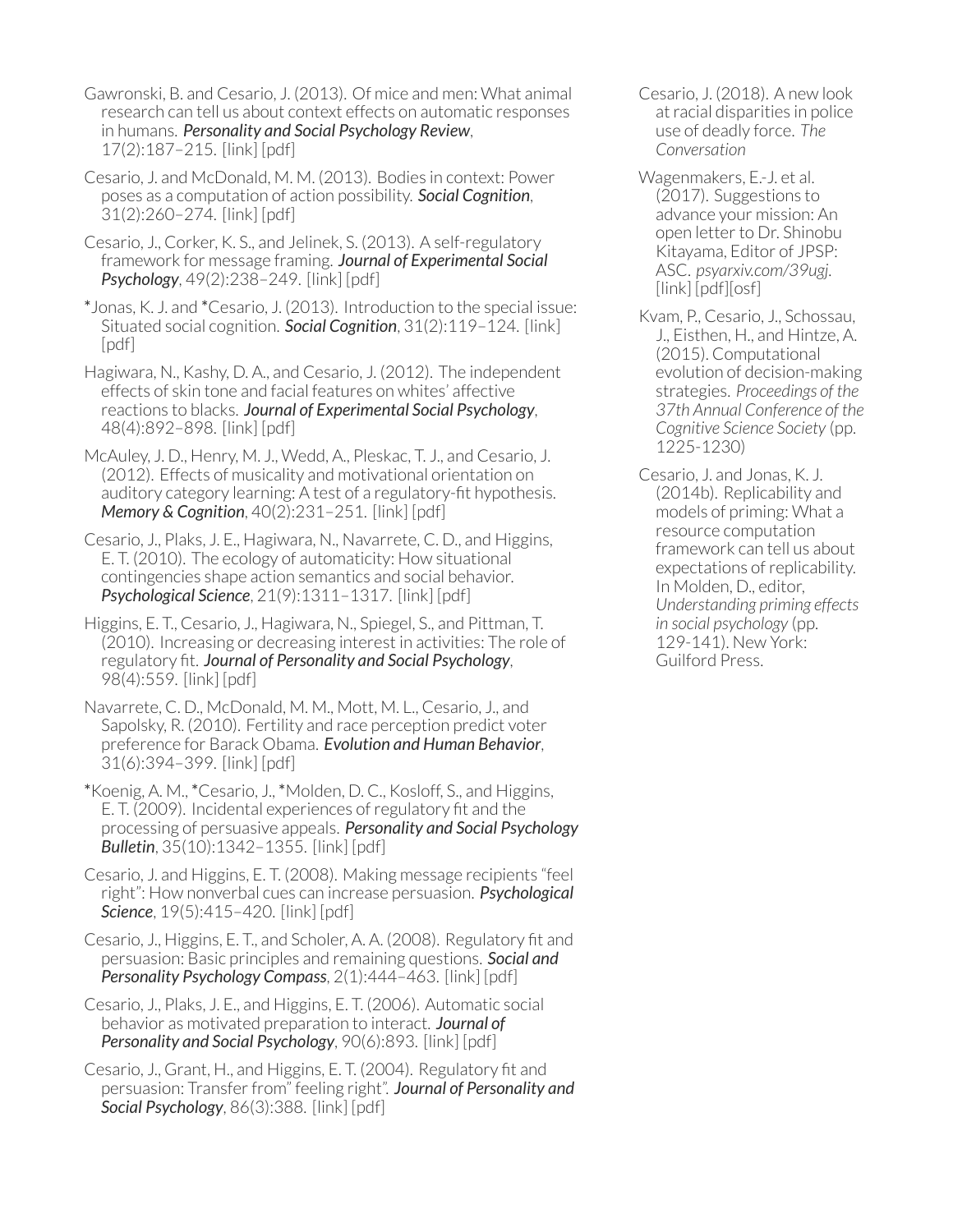Cesario, J. and Crawford, I. (2002). The effect of homosexuality on perceptions of persuasiveness and trustworthiness. *Journal of Homosexuality*, 43(2):93–110. [\[link\]](https://www.tandfonline.com/doi/abs/10.1300/J082v43n02_06) [\[pdf\]](https://www.tandfonline.com/doi/pdf/10.1300/J082v43n02_06)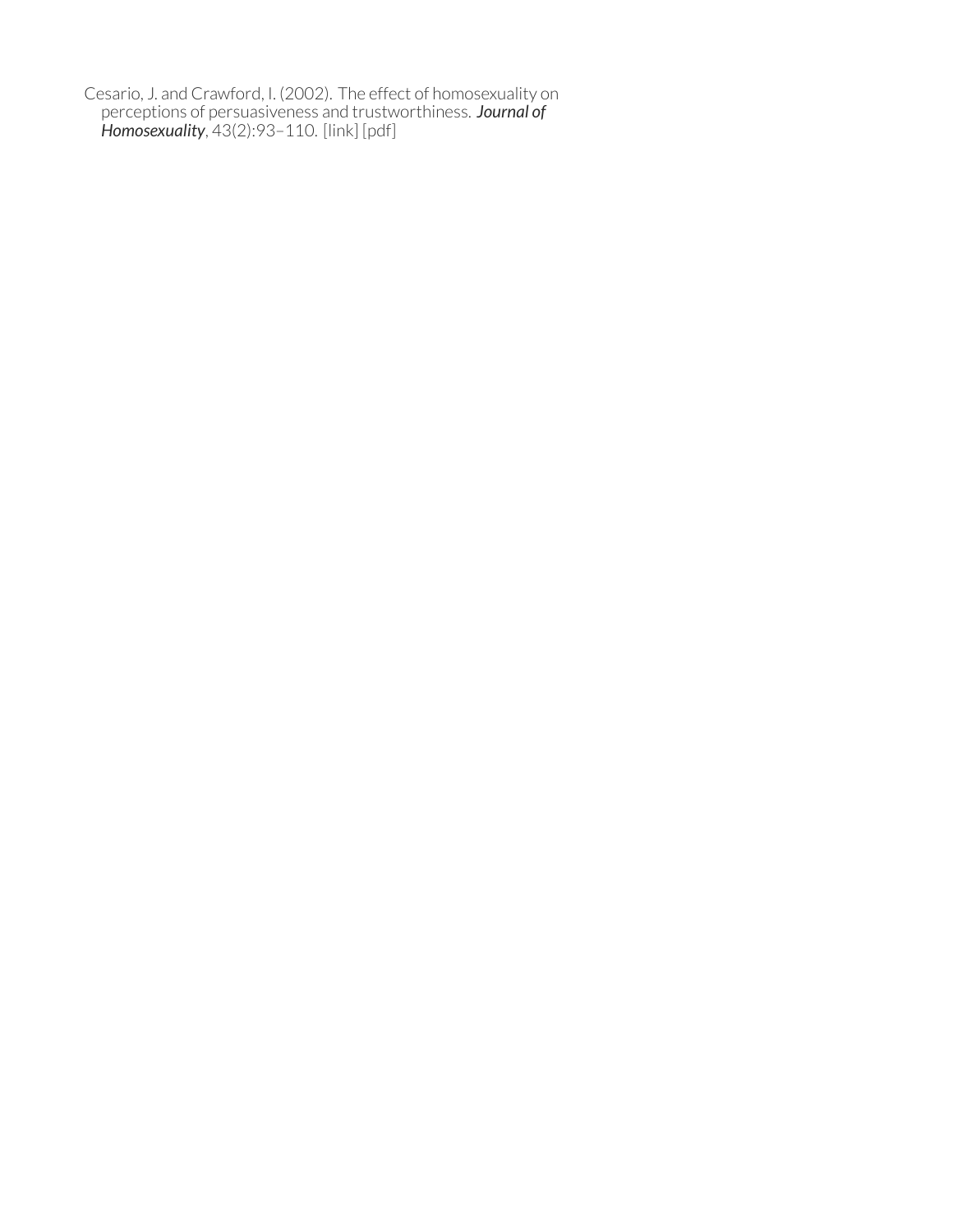### Editorial Positions & Reviews

My major editorial focus over the past five years has been building our field's first peer-review, preregistration-only journal, *[Comprehensive](https://tandfonline.com/loi/rrsp20) Resultsin Social [Psychology](https://tandfonline.com/loi/rrsp20)*. Co-founded with Dr. Kai Jonas and with an international board of Associate Editors, we have so far published three full volumes and two special issues. At the same time, I have been Associate Editor for two major social psychology journals and have completed ad-hoc reviews for a wide range of outlets.

#### **Co-Founding Editor | 2014-Present**

*Comprehensive Resultsin Social Psychology*

#### **Associate Editor | 2017-2019**

*Social Psychological and Personality Science*

#### **Associate Editor | 2013-2017**

*Personality and Social Psychology Bulletin*

#### **Guest Editor | 2019**

Special Issue on "Nudges," with Kai Jonas and Florian Kutzner *Comprehensive Resultsin Social Psychology*

#### **Guest Editor | 2017**

Special Issue on "Power Poses," with Kai Jonas and Dana R. Carney *Comprehensive Resultsin Social Psychology*

#### **Guest Editor | 2013**

Situated Social Cognition, with Kai Jonas *Social Cognition*

#### **Editorial Board**

*Journal of Personality and Social Psychology: ASC* | 2017 - present *Journal of Personality and Social Psychology: IRGP* | 2016 - present *Social Psychological and Personality Science* | 2009 - 2017 *Personality and Social Psychology Bulletin* | 2012 - 2013

#### **Grant Reviews**

*U.S. National Science Foundation* | 2015, 2018 *Hong Kong Grants Council* | 2014, 2016, 2017 *U.S.-Israel Binational Science Foundation* | 2016

### Ad-Hoc Reviews

- Proceedings of the National Academy of **Sciences**
- Personality and Social Psychology Review
- Current Directions in Psychological Science
- Perspectives on Psychological Science
- Journal of Personality and Social Psychology
- Psychological Science
- Consciousness and Cognition
- Frontiers in Cognition
- Journal of Applied Psychology
- Journal of Experimental Social Psychology
- Journal of Research in Personality
- Social and Personality Psychology Compass
- European Journal of Social Psychology
- Group Processes & Intergroup Relations
- Social Cognition
- Memory & Cognition
- Cognition
- Emotion
- Basic and Applied Social Psychology
- Journal of Applied Social Psychology
- Journal of Advertising
- Motivation and Emotion
- Media Psychology
- Simulation and Gaming
- Population Research and Policy Review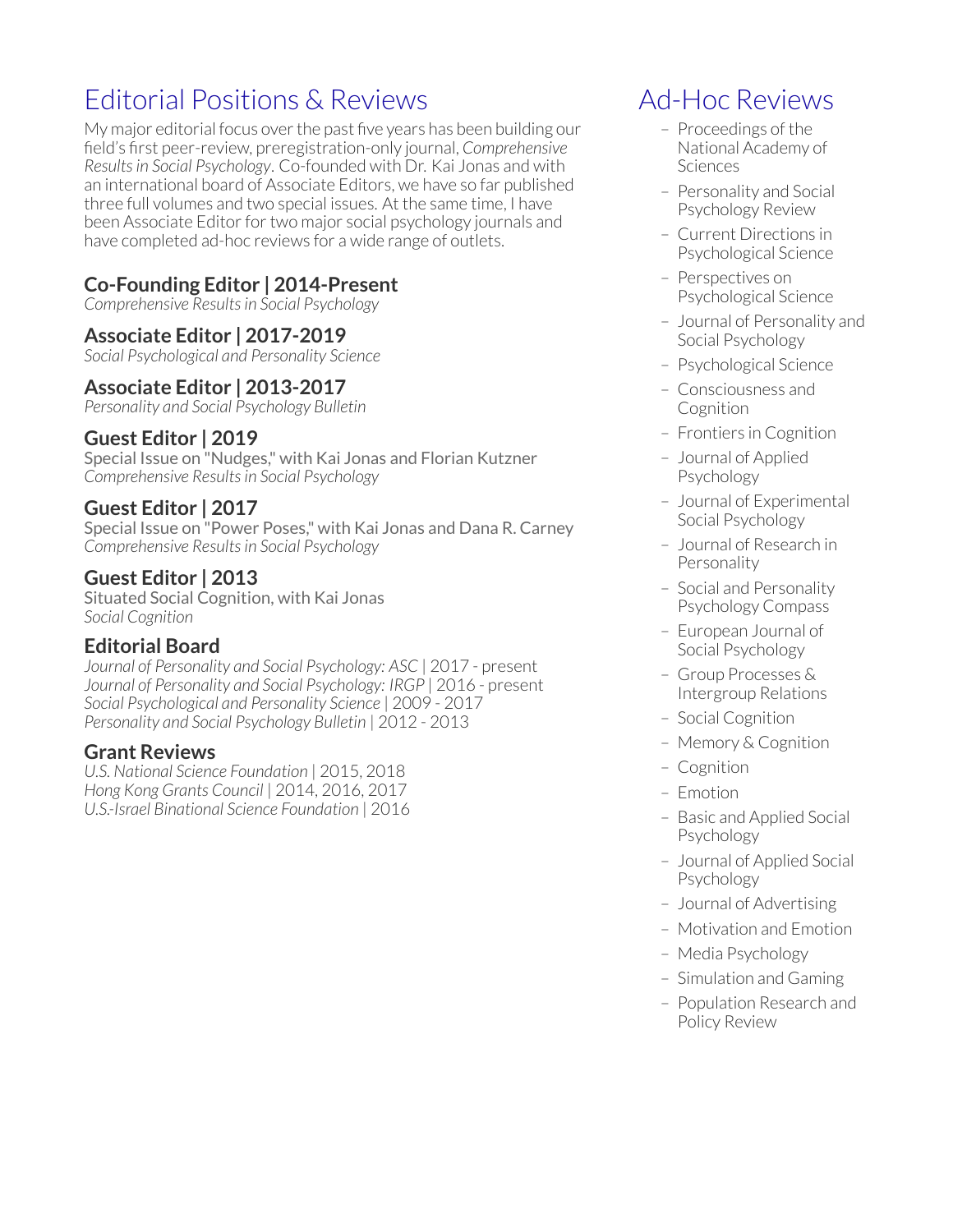### Invited & Conference Talks

#### **2019**

- **Grand Rapids Community College** Psychology Department Speaker Series Invited Talk, Topic 26
- **6th World Conference on Research Integrity** University of Hong Kong, Hong Kong Invited Talk, Topic 27
- **Ohio State University | Columbus, OH** Social Psychology Area Colloquium Invited Talk, Topic 26
- **Annual Meeting of the Society for Personality and Social Psychology | Portland, OR** SIPS Preconference Invited Talk, Topic 27

#### **2018**

- **Leibniz Institute for Psychology Information (ZPID) | Trier, Germany** Registered Reports Workshop Invited Keynote Talk, Topic 27
- **Annual meeting of the Society for Personality and Social Psychology | Atlanta, GA** Professional Development Session Orangizer and Presenter, Topic 25

#### **2017**

- **Loyola University Chicago** Applied Social Psychology Colloquium Invited Talk, Topic 24
- **Duck Conference on Social Cognition | North Carolina** Invited Talk, Topic 24
- **Annual Meeting of the Midwestern Psychological Association | Chicago, IL** Invited Talk, Topic 24
- **Michigan State University** Cognitive Forum Colloquium Invited Talk, Topic 26

#### **2016**

- **Michigan State University** Faculty Seminar Series Invited Talk, Topic 26
- **Annual meeting of the Society for Personality and Social Psychology | San Diego, CA** Social Cognition Preconference Invited Talk, Topic 22
- **Annual meeting of the Society for Personality and Social Psychology | San Diego, CA** Paper Presented, Topic 23

### Talk Topics

- 27. A view of peer-reviewed preregistration from *Comprehensive Resultsin Social Psychology*.
- 26. Are Police Officers Biased in the Decision to Shoot? Analyses of Real-World and Laboratory Decision Data.
- 25. Preregistration: A Debate.
- 24. Questioning the use of experimental social psychology to understand disparate outcomes: The case ofrace bias in police shootings.
- 23. A Critical Examination of Race Bias in Experimental First Person Shooter Tasks: A Plea for Caution.
- 22. Cognitive Modeling in Social Cognition: The Case of Race Bias in the Decision to Shoot.
- 21. Race bias in decisions to shoot: New methodological, statistical, and conceptual territory.
- 20. Race and the decision to shoot: Understanding the psychology of decision making.
- 19. Please, let's stop talking about fish.
- 18. Bodies in context: Power poses as a computation of action possibility.
- 17. The role of coalitions in threat regulation.
- 16. Priming, replication, and models of automaticity.
- 15. A resource assessment framework for automaticity.
- 14. Context and the computation of action possibility.
- 13. The relation between bodily states and psychological states: The role of context.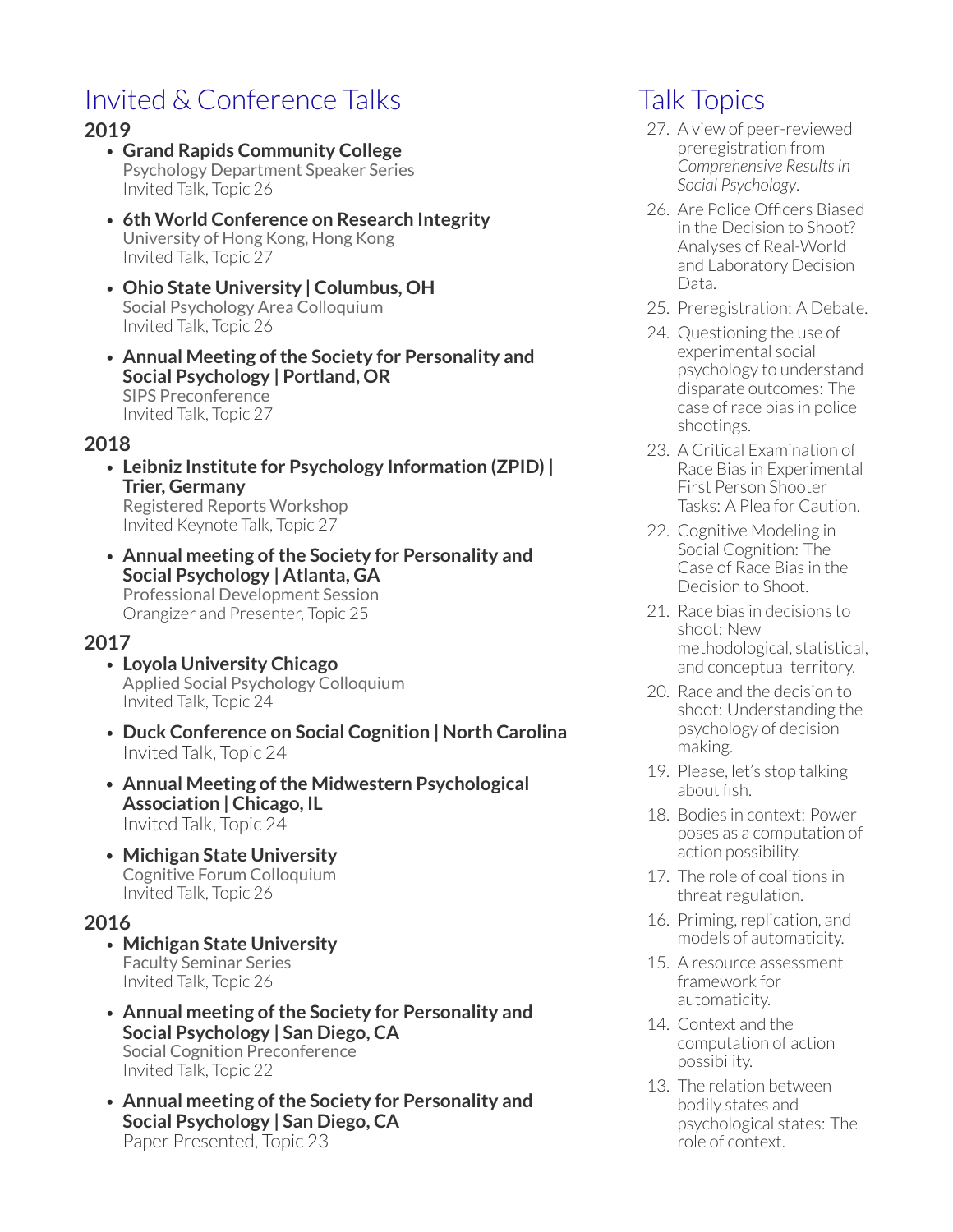• **Annual meeting of the American Psychological Society | Chicago, IL**

Discussant and Symposium chair, Topic 21

#### **2015**

- **Michigan State University** Clinical Psychology Colloquium Invited Talk, Topic 21
- **University of Cincinnati Blue Ash** Presentation for the public speaker series Police, Race, and Trust Invited Keynote Talk, Topic 22
- **Duck Conference on Social Cognition | North Carolina** Invited Talk, Topic 23
- **Purdue University** Social Psychology Area Colloquium Invited Talk, Topic 23
- **Annual meeting of the Society for Personality and Social Psychology | Long Beach, CA** Social Cognition Preconference Award address for the 2014 Best Paper Award (with Bertram Gawronski) from the International Social Cognition Network, Topic 19
- **Michigan State University** Social - Personality Psychology Area Colloquium Invited Talk, Topic 21

#### **2014**

- **Wayne State University** Cognitive, Developmental, and Social Psychology Colloquium Invited Talk, Topic 18
- **Frontiers in Motivation Science Conference | Mohonk, NY**

Invited Talk, Topic 16

- **Meeting of the European Association of Social Psychology | Amsterdam, Netherlands** Paper presented at the Self-Regulation of Threat Preconference Invited Talk, Topic 17
- **Meeting of the European Association of Social Psychology | Amsterdam, Netherlands** Paper Presented, Topic 18
- **Annual Meeting of the Society for Experimental Social Psychology | Columbus, OH** Paper Presented, Topic 16
- 12. Using heuristic decision strategies to design effective Patient Decision Aids (PtDAs).
- 11. Increasing or decreasing interest in activities: The role of regulatory fit.
- 10. Assessments of coalitional, bodily, and structural resources impact automatic action preparation.
- 9. The ecology of automaticity
- 8. Ecological influences on construct accessibility.
- 7. A (very) thinly veiled attempt to solicit feedback on my grant application.
- 6. A framework for understanding message framing effects.
- 5. How different self-regulatory systems produce differences in motivated cognition.
- 4. Regulatory fit and message matching: Similarities, Differences, and Interactions.
- 3. What can a motivational approach to automatic social behavior tell us about social cognition?
- 2. Understanding health behavioral change: Contributions of regulatory focus and fit.
- 1. Understanding automatic social behavior as motivated preparation to interact.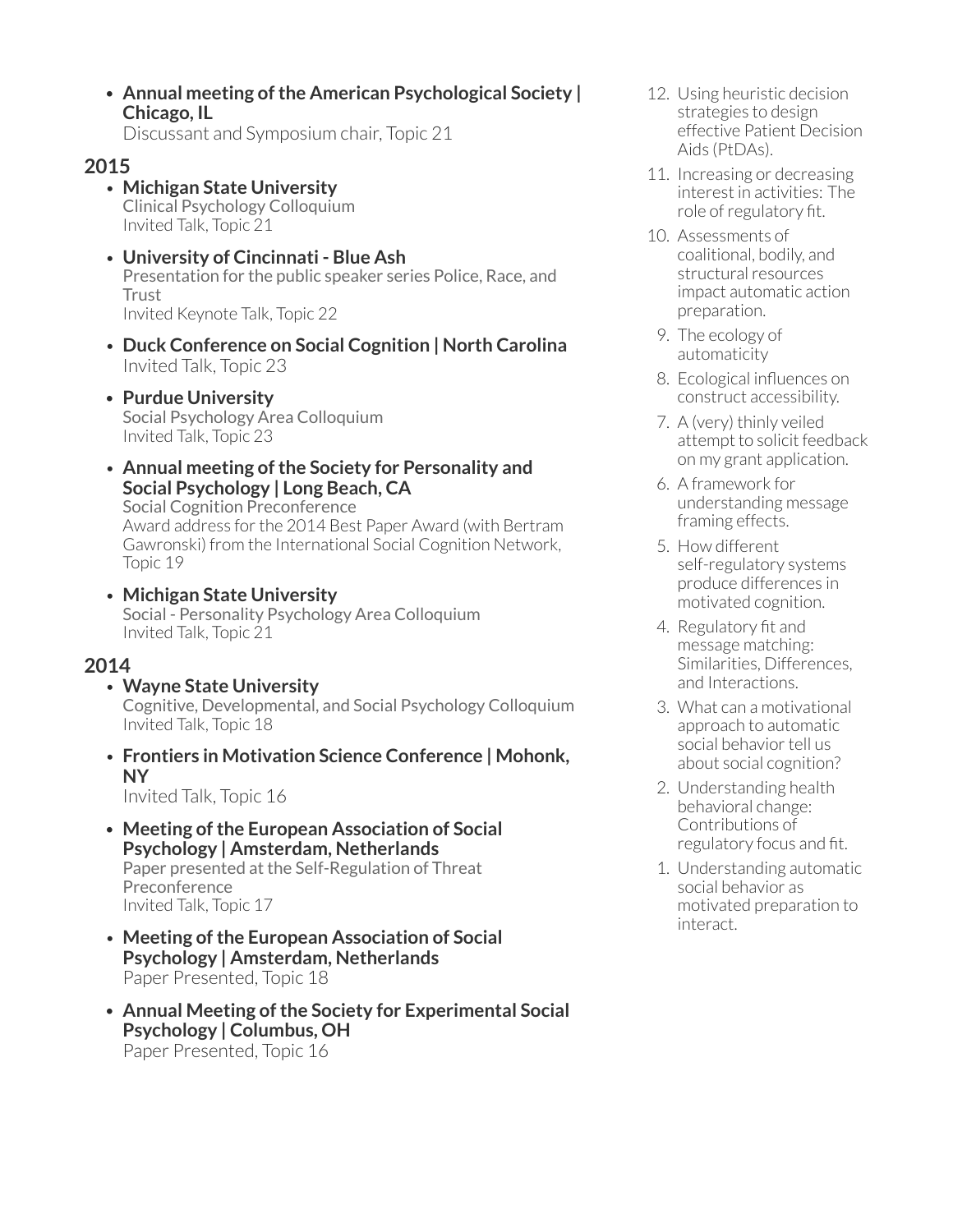#### **2013**

- **Northwestern University** Social Psychology Colloquium Invited Talk, Topic 16
- **Duck Conference on Social Cognition | North Carolina** Invited Talk, Topic 18
- **Annual Meeting of the Midwestern Psychological Association | Chicago, IL** Invited Talk, Topic 15

#### **2012**

- **Duck Conference on Social Cognition | North Carolina** Invited Talk, Topic 14
- **University of Michigan** Social Psychology Colloquium Invited Talk, Topic 15
- **Frontiers in Motivation Science Conference | Windham, NY**

Invited Talk, Topic 13

#### **2011**

- **Michigan State University** Social - Personality Psychology Colloquium Invited Talk, Topic 12
- **Annual Meeting of the Society for Personality and Social Psychology | San Antonio, TX** Paper Presented, Topic 11
- **Annual Meeting of the Society for Personality and Social Psychology | San Antonio, TX** Paper Presented, Topic 10

#### **2010**

- **University of Western Ontario** Social Psychology Colloquium Invited Talk, Topic 9
- **Duck Conference on Social Cognition | North Carolina** Invited Talk, Topic 7
- **University of Chicago** Social Psychology Colloquium Invited Talk, Topic 9
- **University of Toronto** Social - Personality Psychology Colloquium Invited Talk, Topic 9
- **Frontiers in Motivation Science Conference | Windham, NY** Invited Talk, Topic 9
- **Michigan State University** Cognitive Psychology Colloquium Invited Talk, Topic 9

### **Other**

### Presentations

#### **2019**

Neuroleadership Summit, NYC

#### **2018**

Command Staff, East Lansing Police Department

Michigan State University Police Department

#### **2017**

MSU Honors College Fireside Chat series

MSU College of Social Science Alumni Leadership Council

Neuroleadership Summit, NYC

Training Academy Leadership, Milwaukee Police Department

Police & Fire Commission, Milwaukee Police Department

Command Staff, Milwaukee Police Department

Executive Staff, Milwaukee Police Department

#### **2016**

Training Academy Leadership, Milwaukee Police Department

#### **2015**

Training Division, Michigan State Police

#### **2013**

Great Lakes Cancer Institute's Colorectal Cancer Screening Task Force, McLaren Cancer Institute

#### **2011**

Great Lakes Cancer Institute's Colorectal Cancer Screening Task Force, McLaren Cancer Institute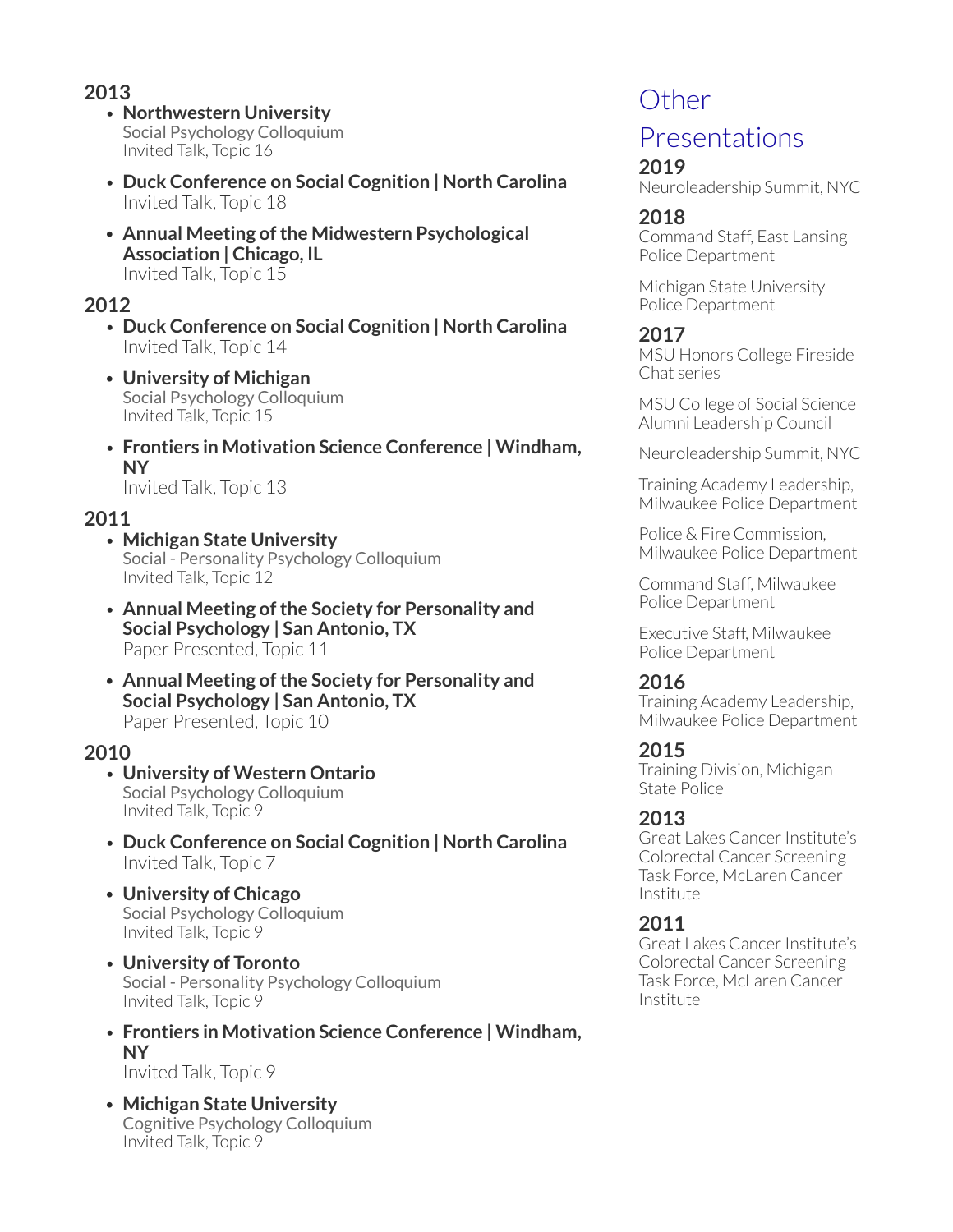• **Annual Meeting of the Society for Personality and Social Psychology | Las Vegas, NV** Paper Presented, Topic 8

#### **2009**

- **Indiana University Bloomington** Social Psychology Colloquium Invited Talk, Topic 9
- **Duck Conference on Social Cognition | North Carolina** Invited Talk, Topic 9
- **Ohio University** Departmental Colloquium Invited Talk, Topic 9
- **Ohio University** Social Psychology Colloquium Invited Talk, Topic 6
- **Annual meeting of the Society for Personality and Social Psychology | Tampa, FL** Attitudes Preconference Invited Talk, Topic 6
- **Annual meeting of the Society for Personality and Social Psychology | Tampa, FL** Paper Presented, Topic 9

#### **2008**

- **Kansai University | Osaka, Japan** Departmental Colloquium Invited Talk, Topic 9
- **University of Tokyo | Tokyo, Japan** Departmental Colloquium Invited Talk, Topic 9
- **Japanese Society of Social Psychology Conference | Kyushu Island, Japan** Invited Talk, Topic 5
- **Duck Conference on Social Cognition | North Carolina** Invited Talk, Topic 3
- **University of Chicago** Social Psychology Colloquium Invited Talk, Topic 2
- **New Directions in Motivation Science Conference | Columbia University** Invited Talk, Topic 2
- **University of Chicago** Center for Decision Research Invited Talk, Topic 3
- **Michigan State University** Cognitive Psychology colloquium Invited Talk, Topic 3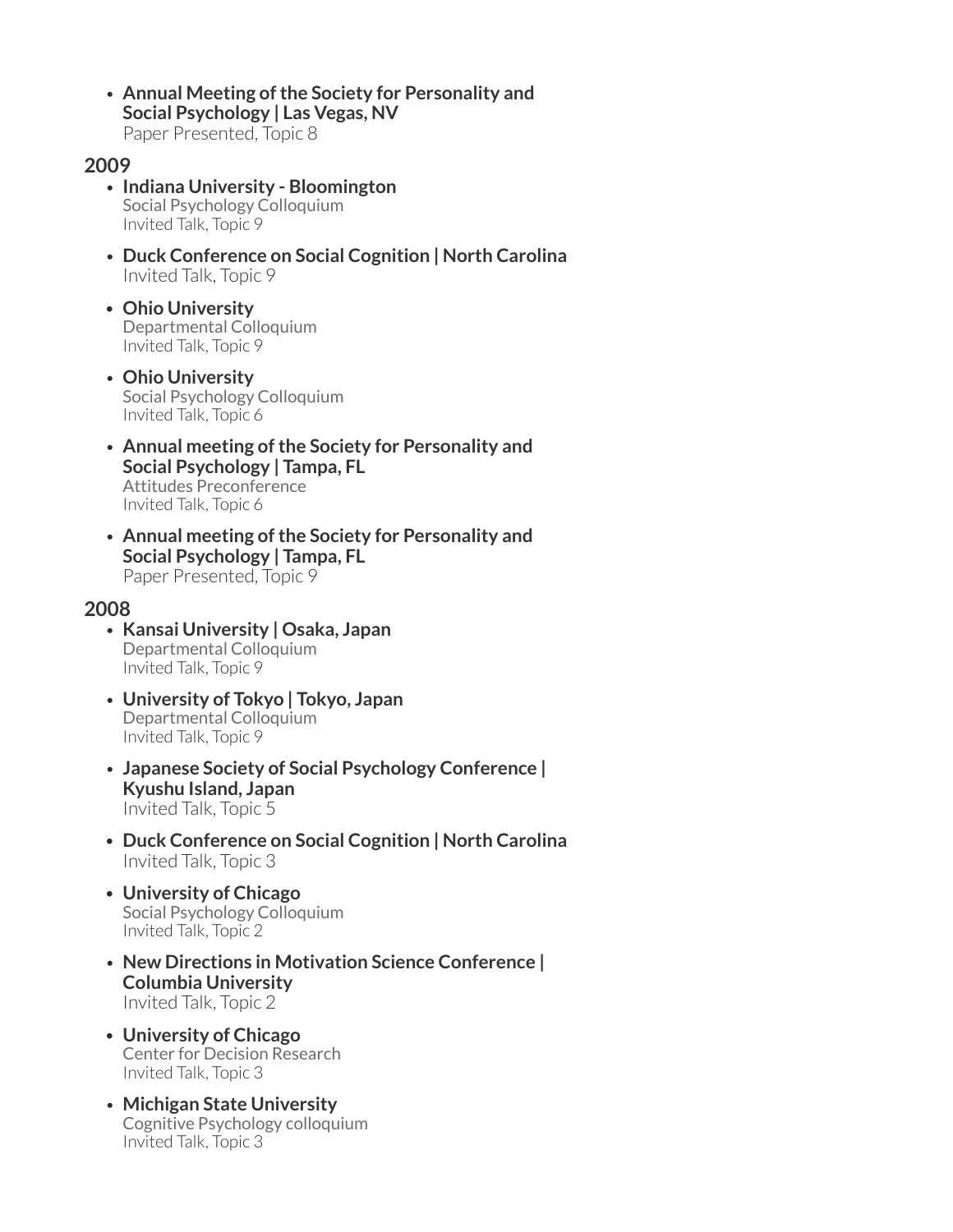- **Annual meeting of the Society for Personality and Social Psychology | Albuquerque, NM** Social Cognition Preconference Invited Talk, Topic 1
- **Annual meeting of the Society for Personality and Social Psychology | Albuquerque, NM** Paper Presented, Topic 4
- **International Congress of Psychology | Berlin, Germany** Paper Presented, Topic 3

#### **2005**

- **First Joint Action Meeting | Newark, NJ** Rutgers University Invited Talk, Topic 1
- **Annual Four Colleges Graduate Student Conference** Princeton University Paper Presented, Topic 1
- **Annual meeting of the Midwestern Psychological Association | Chicago, IL** Paper Presented, Topic 1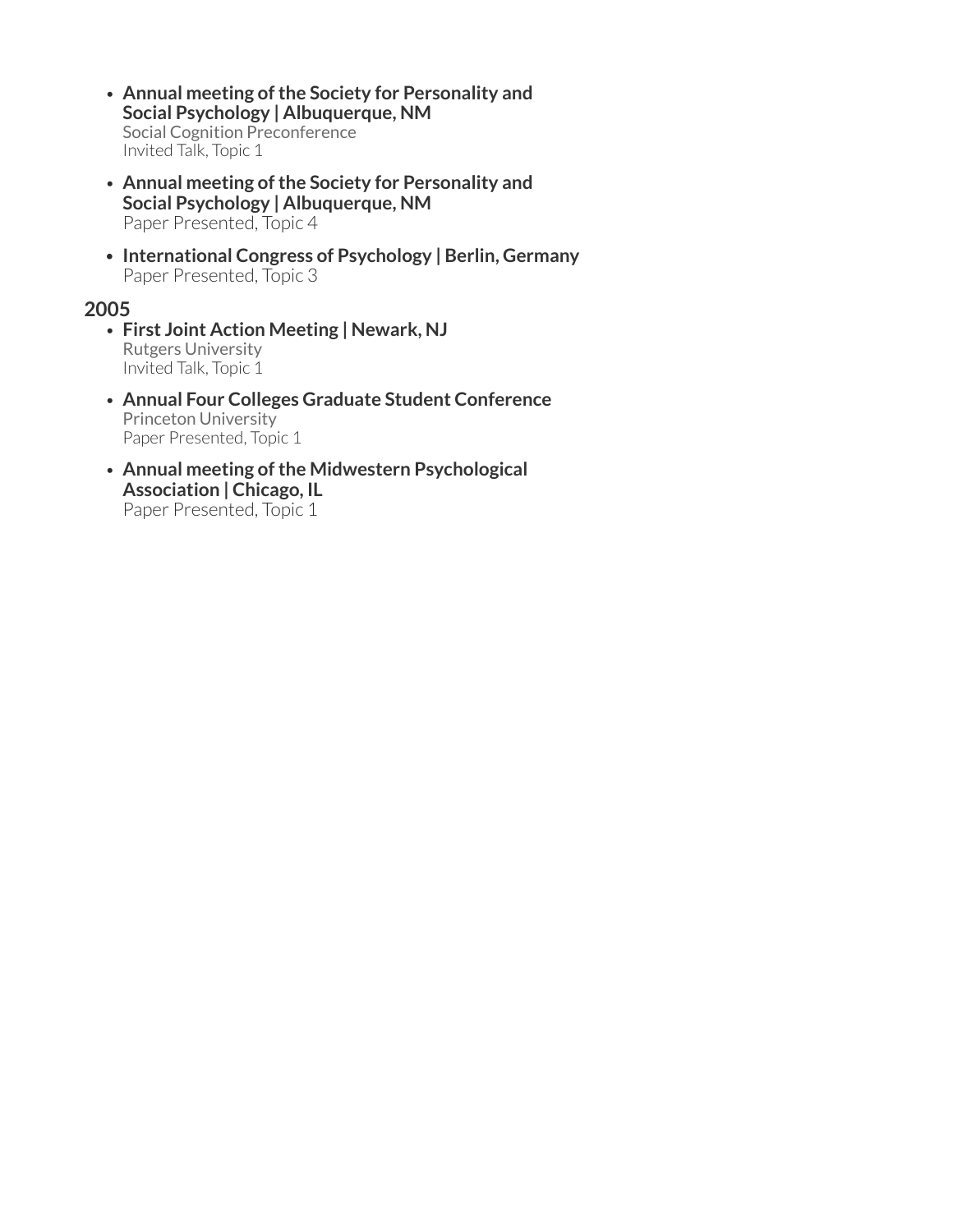### Teaching Philosophy

A liberal arts education seeks "to liberate the capacities of the individual through self-understanding, self-cultivation, and self-control." This serves as a foundation for my undergraduate courses in two ways:

First, I organize my classes around principles of human social behavior. Although students will forget much of the detailed material in their courses, if they can learn the underlying principles governing the human mind they will be able to apply these principles throughout their lives.

Second, I encourage students in my courses to adopt an "intellectual stance" with two core features: (1) respect for each individual person and (2) free inquiry and intellectual integrity. As I note in my syllabi, "Criticism, exploration, and scrutiny of all topics and ideas are requirements for a free and open society as well as for meaningful intellectual development." I expect students to undertake this exploration – which is the cornerstone of science – with the highest standards of intellectual integrity and respect for the person.

### **Teaching**

#### **Courses Taught: Undergraduate**

Michigan State University

- Introductory Psychology
- Social Differentiation and Inequality
- Social Psychology
- Stereotypes, Prejudice, & Discrimination
- Attitudes and Social Cognition (writing intensive)

#### **Courses Taught: Graduate**

Michigan State University

- Theories in Social Psychology
- Social Cognition
- Stereotypes, Prejudice, & Discrimination

### Advising

#### **Graduate Students | Primary Ph.D. Advisor**

Michigan State University

- Alejandro Carrillo, 2019-Present
	- *∗* University Distinguished Fellowship Award
- Prachi Solanki, 2019-Present
- Jenna Harder, 2015-Present
	- *∗* University Distinguished Fellowship Award
- Victor Keller, 2015-Present
- David Johnson, 2012-2017
- Katie Corker, 2007 2012
	- *∗* University Distinguished Fellowship Award
- Nao Hagiwara-Livingston, 2006 2010

### Other Teaching

Barnard College Psychology of Personality (with Lab)

Columbia University Seminar in Social Cognition

### **Secondary**

### Advising

MSU Psychology unless noted

#### **Doctoral Committees**

Evan Good Samantha Schires Tayo Moss, Kinesiology Simon Golden Abdifatah Ali Young June Sah, Media & Information Mostafa Papi, Second Language Studies Soo Yun Shin, Communication David Clare, Communication Shannon Cruz, Communication Felix Cheung Eric Marinich, Management Robert Davison, Management Nicole Forrester, Kinesiology Melissa McDonald Christopher Carpenter, Communication Elizabeth Byma, Nursing Kurt Peters, University of Western Ontario

#### **Comprehensive Exam & Prelim Committees**

Hans Schroder Ying Cheng, Communication You-Kyung Lee, Educational Psychology & Educational **Technology** 

#### **Master's Committee**

Daisuke Katsumata Katelin Leahy John Kubinski Andrew Defever Chelsea Kneip Peter Kvam Catherine Dodson Rachel O'Connor Alan Wedd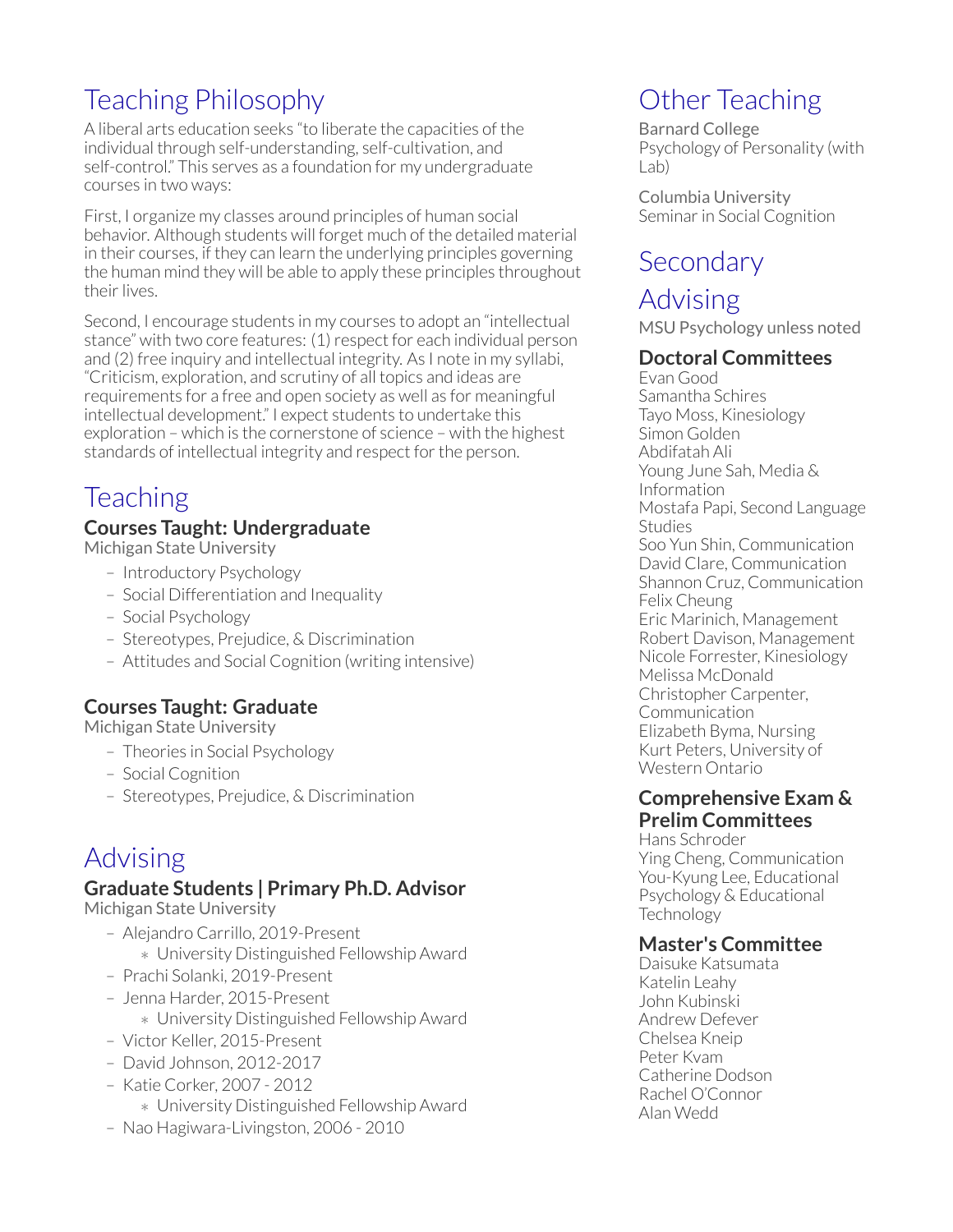#### **Undergraduate Students | McNair & SROP Scholars**

Michigan State University

- Pero Dagbovie (Summer 2018, Summer 2019)
	- *∗* Winner, 2019 UURAF 1st place poster presentation
	- *∗* PURI award recipient, 2018
- Brianna Benjamin (Summer 2017)
- Romulus Castelo (Summer 2016)
- Matthew Bolton (Summer 2016)
- Megan Covington (Summer 2013)
- Shayla Thrash (Spring/Summer 2009)
	- *∗* Awarded College of Social Science scholarship

#### **Undergraduate Students | NSF Research Experiences for Undergraduates**

Michigan State University, Integrative Biology of Social Behaviors Program

- Chelsea Osuji (Summer 2015)
- Erica Ross (Summer 2014)

#### **Undergraduate Students | Honors Students & Professorial Assistants**

Michigan State University

- Caitlin Patton (Professorial Assistant, 2019-present)
- Elizabeth Litwin (Professorial Assistant, 2019-present)
- Harli Wood (Honors Thesis Chair, 2018-2019)
- Carolyn Miner(Professorial Assistant, 2017-present)
- Valerie Kemp (2016-2019)
	- *∗* Winner, 2019 UURAF 1st place poster presentation
	- *∗* Winner, 2018 UURAF 1st place poster presentation
	- *∗* PURI award recipient, 2017
- Trevor Tress (Professorial Assistant, 2015-2019)
- Joshua Confer(Honors Thesis Committee Member, 2018)
- Thalia Maronto (Honors Thesis Chair, 2017-2018)
	- *∗* Awarded Honors College Scholarship to fund research
- Lauren Kafi Crymes (Professorial Assistant, 2017-2018)
- James Doman (Professorial Assistant, 2015-2016)
- Jessica Chan (Professorial Assistant, 2012-2016)
- Ben Caldwell (Professorial Assistant, 2012-2016)
- Zack Favreau (Professorial Assistant, 2013-2015)
- Stephen Buskirk (2012-2015, Honors Thesis committee member)

#### **Other Advising**

Psychology Scholars | 2019 - 2020 Sam Motzny

Early Career Mentor | 2016 Annual meeting of the Society for Personality and Social Psychology, San Diego, CA.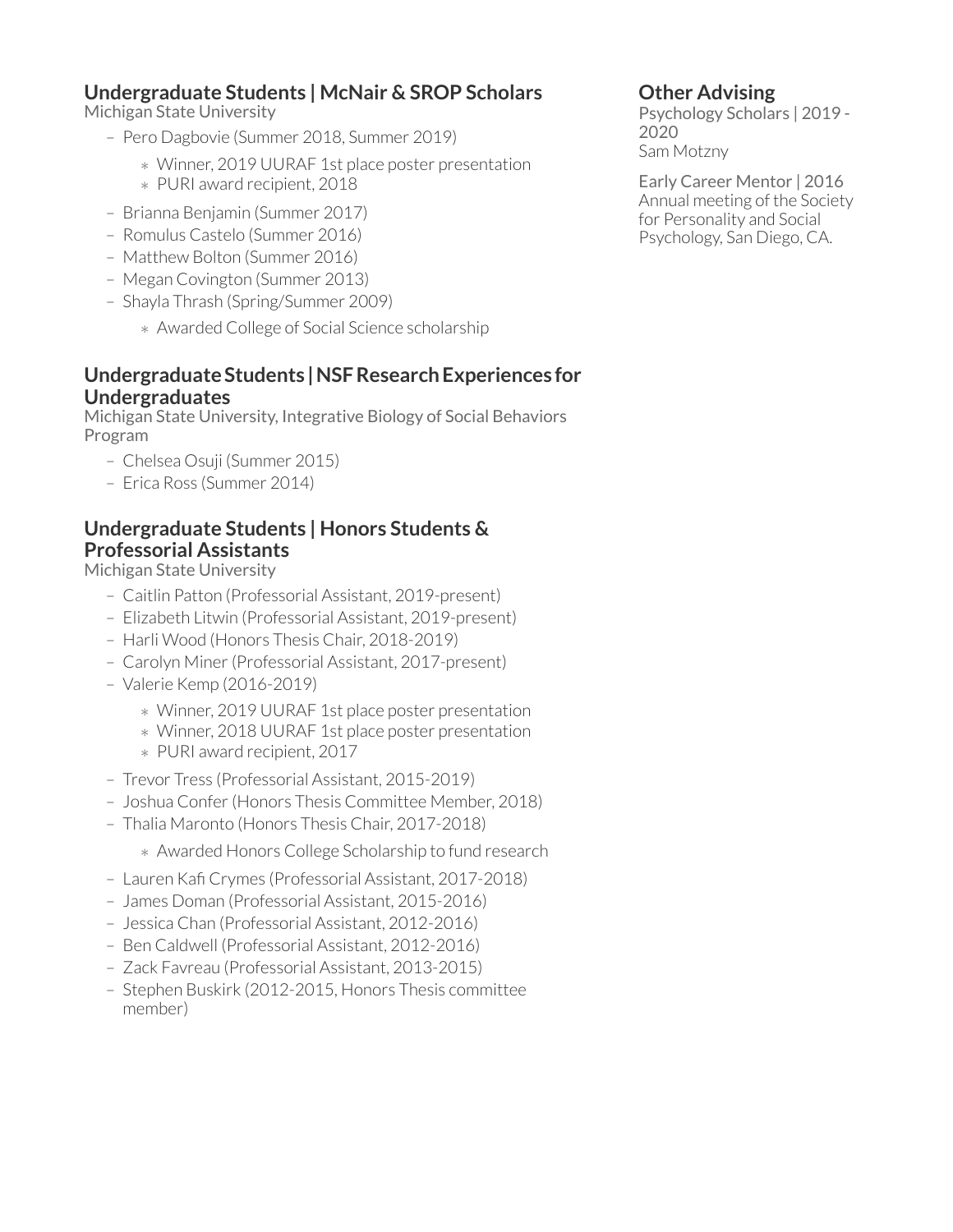### Service

#### **University Level**

- Department of Police and Public Safety Oversight Committee, Chair: 2017 - present
- Department of Police and Public Safety Oversight Committee, member: Fall 2016 - present
- Social Science Scholars Program, College of Social Science, Advisory Board: 2017 - present
- Police Chief search committee member: Fall 2018
- Comparative Politics search committee member, Political Science Department: Fall 2018
- Minority Politics College of Social Science Thematic Area Proposal, Core Committee member: 2017 - 2018
- Strategic Planning Steering Committee, College of Social Science: 2016 - 2017
- Political Methodology and Computational Social Science search committee member, Political Science Department: Fall 2016

#### **Psychology Department**

- Psychology Honors Scholar Program, Faculty Mentor: Fall 2019 - Present
- Human Participants in Research Committee, member: Spring 2014 - present
- Lawrence A. Messé Memorial Lecture Series, Chair: 2014 present
- Social/Personality Area chair: 2014 2016, 2019 present
- Advisory Committee, Psychology Department: Fall 2016 Spring 2019
- Social/Personality Area Brown Bag chair: Fall 2007, Spring 2011, Spring 2013, Fall 2016, Fall 2019
- Political Psychology search committee chair, Psychology Department: Fall 2018 - Spring 2019
- Psychology Department Chair Search Committee member: Fall 2017
- Behavioral Neuroscience Job Search Committee member, two searches (Affirmative Action Advocate): Fall 2015
- Interdisciplinary Hiring and Scholarship committee member: January 2015 - December 2015
- Social/Personality Area Comprehensive Exam committee chair: Summer 2009 - 2011
- Social/Personality Area Job Search Committee member: Fall 2007, Fall 2014
- Cognitive Area Job Search Committee member: Fall 2009

### Honors & Awards

College of Social Science Provost Undergraduate Research Initiative Award: 2017, 2018, 2019

MSU Psychology APA Culture of Service Award: 2017

SPSP Daniel M. Wegner Theoretical Innovation Prize: 2014

International Social Cognition **Network** Best Paper Award: 2007 & 2014

Society for Experimental Social Psychology Member: 2013

Michigan Cancer Consortium "Spirit of Collaboration" Award: 2011

SPSP Student Travel Award Competition Winner: 2005

#### SPSP

Student Poster Competition, Honorable Mentions: 2004 & 2005

Columbia University Faculty Fellowship: 2000 - 2005

Columbia University Richard Christie Memorial Fund Recipient: 2004

National Science Foundation Graduate Research Fellowship Recipient: 2000 - 2003

Pre - 2000 Phi Beta Kappa Golden Key National Honors Society